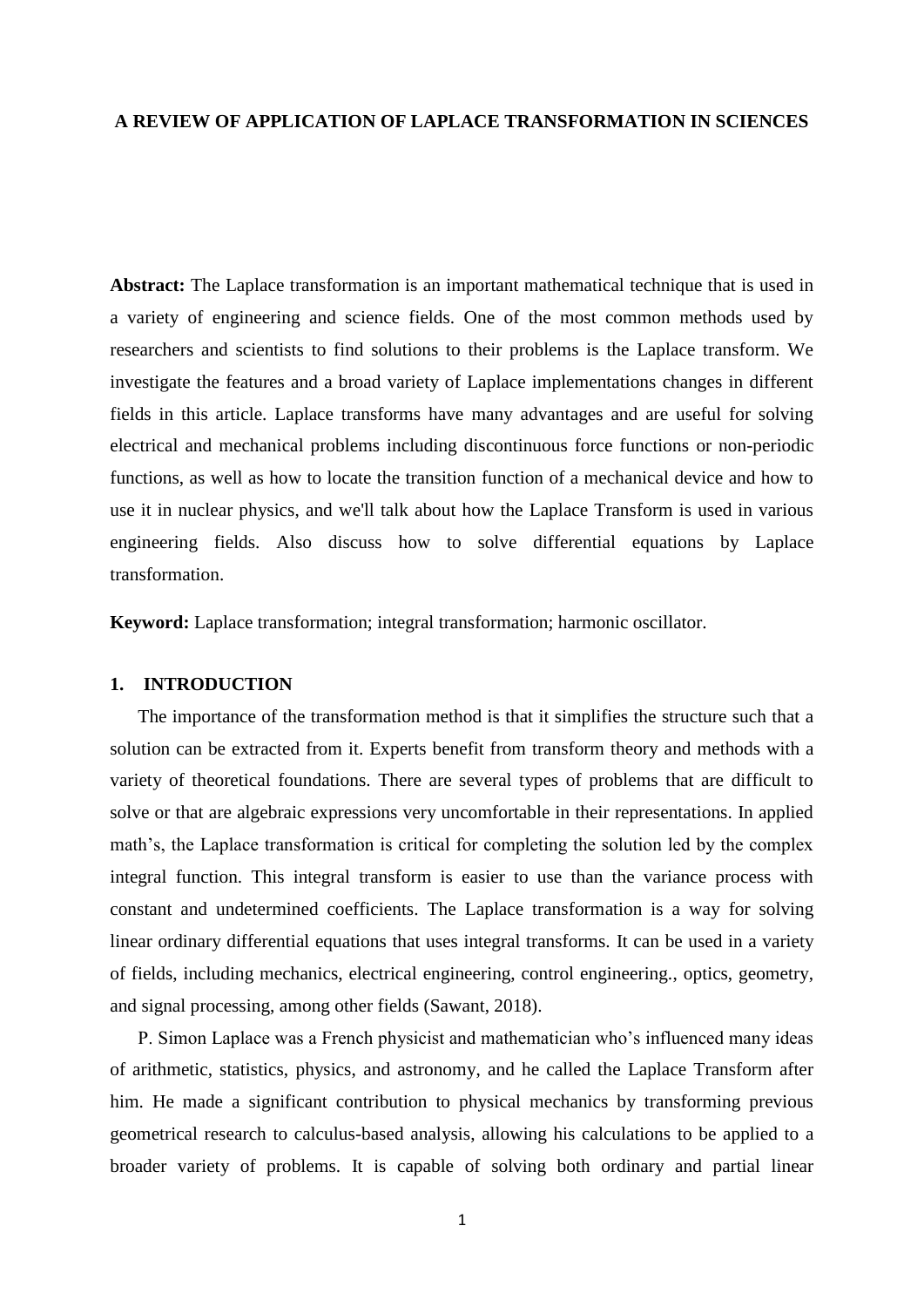differential equations. It solves a differential equation by converting it to an algebraic expression. The Laplace transformation method can efficiently solve ordinary linear differential equations with constant and variable coefficients without the need to locate the general solution or an arbitrary constant. It's used to solve physical issues. The integral equation and differential ordinary equations with constant and variable coefficients are involved. It has applications in almost every engineering discipline, such as System Modeling, Digital Signal Processing, Electrical Circuit Analysis , Process Controls, Nuclear Physics,, Probability, Physics, Power Systems Load Frequency Control, Mat lab, and so on (Verma, 2019). In a governing engineering scheme, Laplace is a major quantity. In addition, there is a tool called the inverse Laplace transformation that is related to the Laplace. In systems that use evaluating dynamic power, both the Laplace transform and the inverse Laplace transform have specific characteristics. Using algebraic techniques, the Laplace transform can also be used to analyze linear structures(Htay, Khaing, & Win).

Laplace transformations have quite a number of advantages, and they can be used to; i) we can used to solved problem in electrical and mechanical for a problem it consistence of nonperiodic function or discontinues function of force other than sinusoidal and cosine functions such as a step function or impulse. ii) It can be used to solve nonhomogeneous differential equations without having to calculate the complement integral. iii) A specific solution can be obtained without suggesting the general solution while using the Laplace transform. iv) It can be used to solve differential and partial differential equation (PDE). Furthermore, applying the Laplace transform to a boundary value problem, such as an ordinary differential equation (ODE) with initial conditions (IC), could be reduced to a problem of solving algebraic formula with any specified initial case (Ramana, 2006).

Each function of times f(t) must satisfy the following Dirichlet requirements in order to be Laplace transformable. (Poularikas, 2018): 1) For  $t > 0$ ,  $f(t)$  Piecewise continuous means it must be single valued but can have a finite number of discrete finite discontinuities. 2)  $f(t)$ need to be of exponential order, which means that as t approaches  $\infty$ ,  $f(t)$  must remain less than  $Se^{-ta\circ}$ , when  $a_o$  is a real positive number and S is a positive constant.

If the Dirichlet conditions are satisfied by some function  $f(t)$ , then,  $F(s) = \int_0^\infty f(t)e^{-t}$  $\int_{0}^{\infty} f(t)e^{-st}dt$  The Laplace transform of  $f(t)$  is written as L(f(t)). s may be a real number or a dynamic quantity in this case (Adhikari, 2015).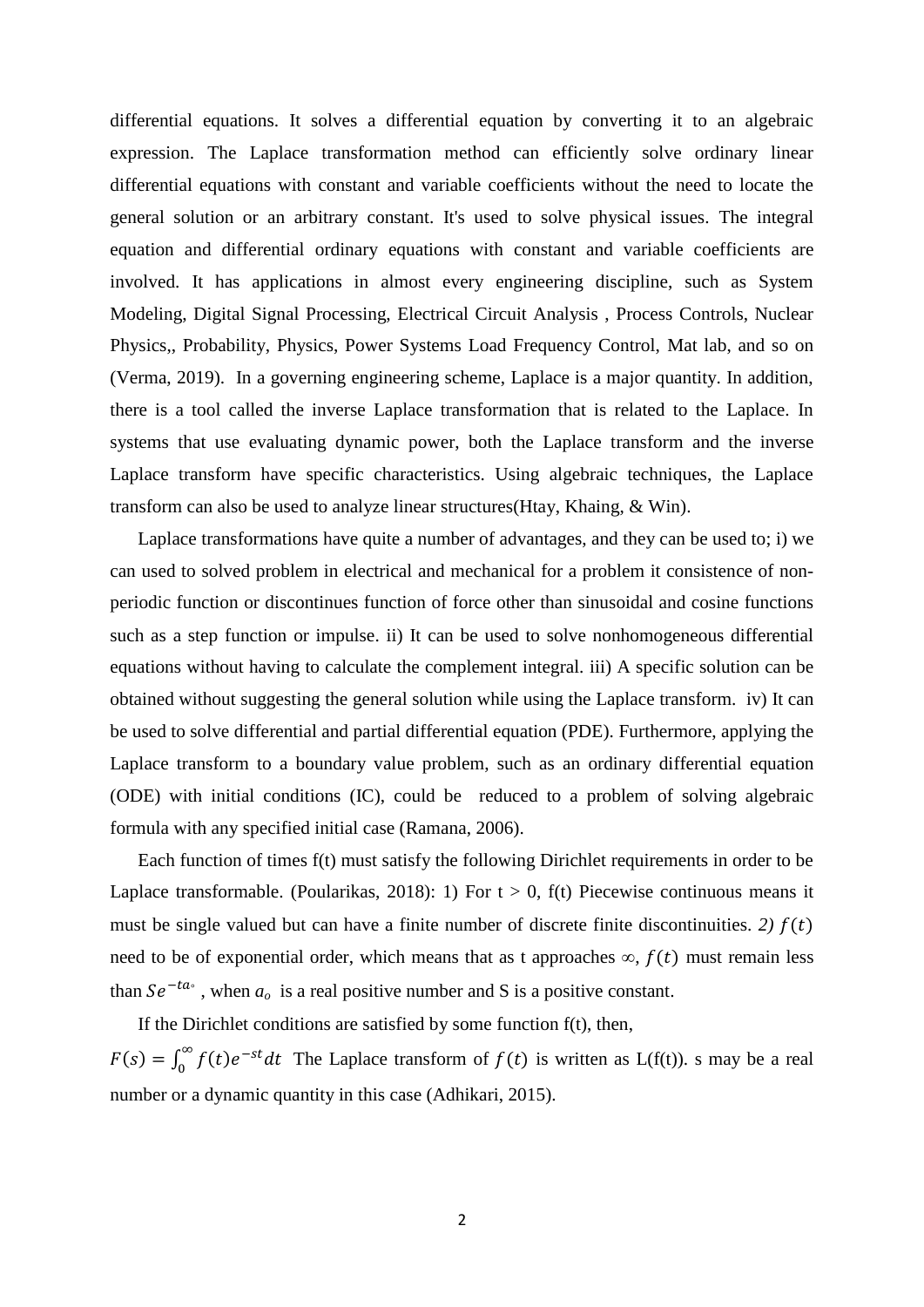## **2. DEFINE THE LAPLACE TRANSFORM**

A Laplace transformation can be defined as:

$$
f(s) = \int_0^\infty f(t)e^{-at}dt \dots \dots \dots \dots (a)
$$

It's called the Laplace transform of  $f(t)$  if the integral exists, and it's written as:

$$
L[f(t)] = F(s) = \int_0^{\infty} e^{-at} f(t) dt \dots \dots \dots \dots \dots (b)
$$

# **3. SOME IMPORTANT PROPERTIES OF LAPLACE TRANSFORMS**

# **3.1 Multiplied by a Constant:**

If (a) is a constant and  $f(t)$  is a function of (t) then

$$
L[af(t)] = aLf(t)
$$

# **3.2 Linear Property:**

If f(t) and  $g(t)$  are functions of (t) and (b, a) are constants:

$$
L\{af(t) + bg(t) = aL[f(t)] + bL\{g(t)\}\}
$$

# **3.3 Property of Scale Change:**

If  $L [ f(t) ] = F(s)$  then

$$
L\{f(at) = \frac{1}{a} F\left(\frac{s}{a}\right)
$$

**3.4 Shifting Property:**

If  $L\{f(t) = F(s)$  then

$$
L\{e^{at} f(t)\}=F(s-a)
$$

# **3.5 Time Multiplication:**

If {  $f(t) = F(s)$  }, therefore

$$
L[tf(t)] = -f'(s) = -\frac{d}{ds}F(s)
$$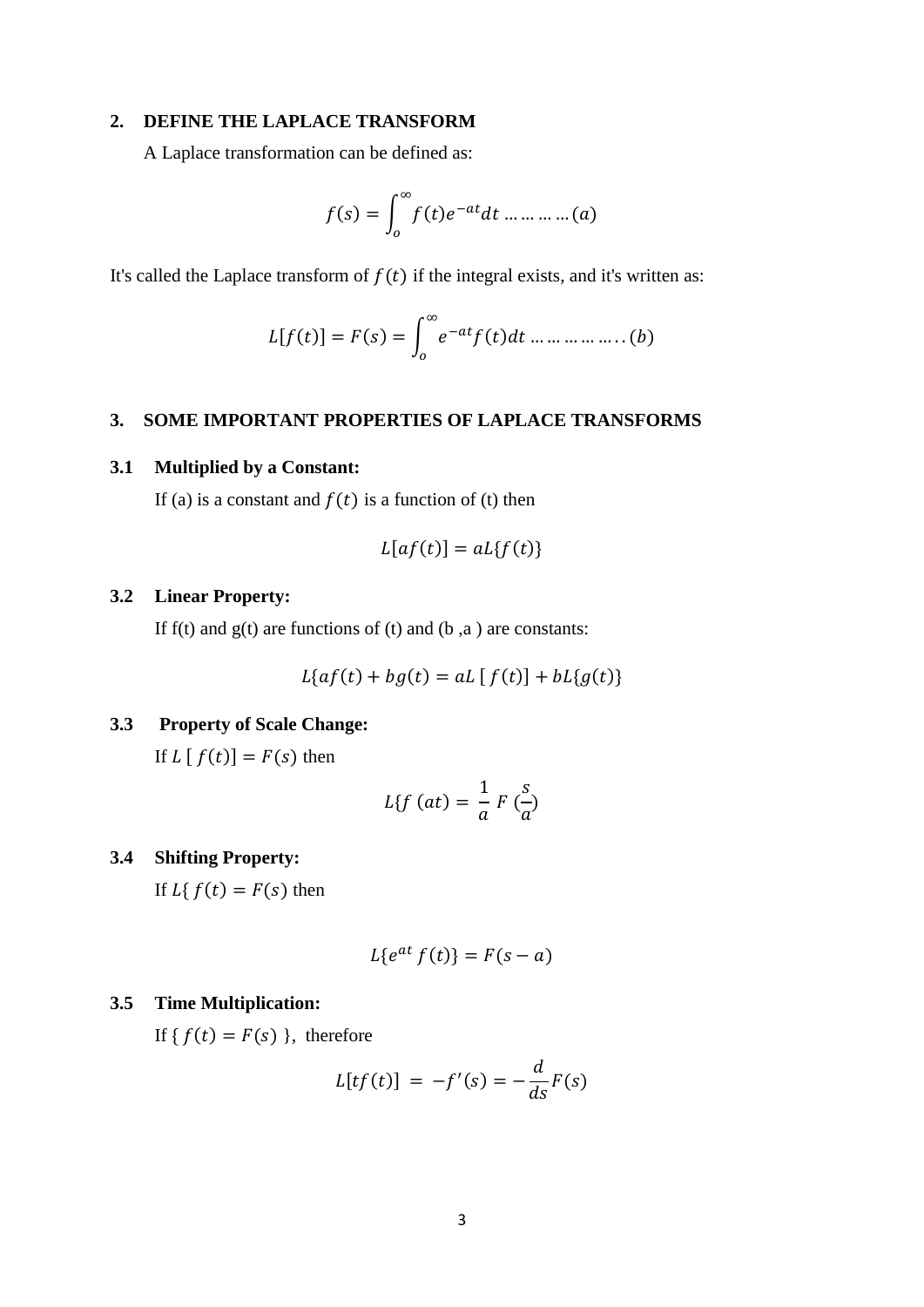#### **3.6 First order Derivative:**

If  ${f(t) = F(s)}$  therefore

$$
L{f'(t)} = SF(s) - f(0)
$$

## **3.7 Integration of Functions:**

If  $Lf(f(t)) = F(s)$  then:

$$
L\left[\int_0^t f(t)dt\right] = \frac{F(s)}{s}
$$

## **4. METHODS OF LAPLACE TRANSFORMATION**

We can Laplace transformation to solved many problems including; impulse function, function of hyperbolic sine, function of sine, function of exponential decay function, cosine hyperbolic function, shifted unit step function, function of unit step, function of Bessel , ram functions, function of cosine , and function of natural logarithm,. There will be two important theorems that accompany the Laplace transform; the first is the Original Value Hypothesis, which is abbreviated as IVT, and the second is the Final Value Theorem, which is abbreviated as FVT (electrical4u, 2021).

To transformation of any function using the Laplace transformations, two important steps must be followed to ensure a successful transform. The first step is to multiply a function g(t) by e^(-st) when s is a complex number, which equals (s = $\sigma$  + jw). Where j is an imaginary number that equals to  $\sqrt{(-1)}$ .

With respect to the time the integration of the result of the first step through zero to infinity is the second stage. In addition, the inverse Laplace transform, denoted by L, can be used to reverse this transformation  $L^{-1}$ .

# **5. APPLICATION OF LAPLACE TRANSFORMATION**

The Laplace transformation can be used in many field areas like: physics, mathematics, physics engineering, economic engineering and control system. I'll try to list a few of the applications below:

## **5.1 Application in** *problem initial value*

The ordinary differential equation at first-order is considered.

$$
d \frac{dx}{dt} + px = f(t), \quad t > 0, \dots \dots \dots \dots (1)
$$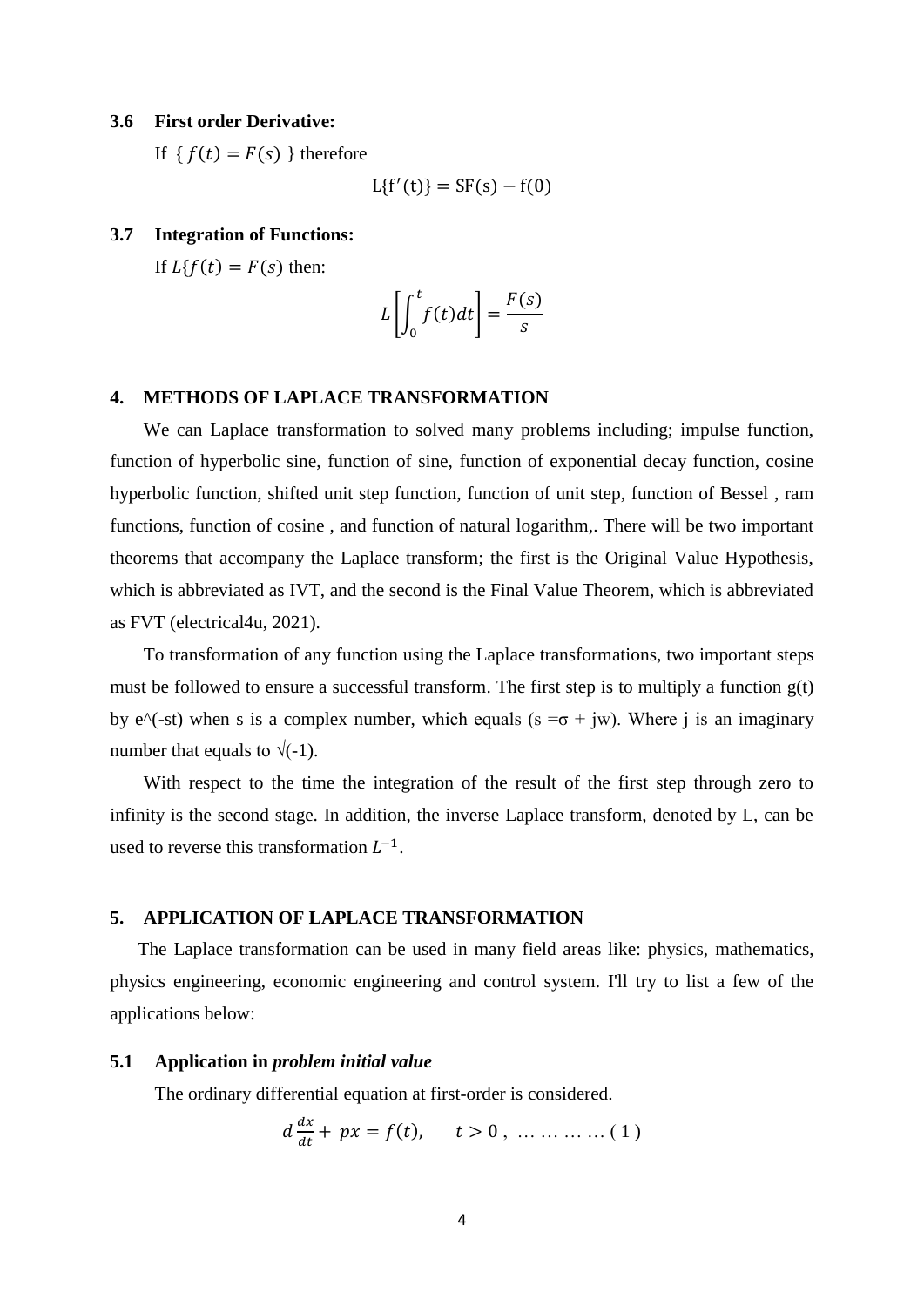with the initial condition

$$
x(t=0)=a,
$$

 $f(t)$  is input external function and p and a both are constant, therefore the have Laplace transformation.

The Laplace transformation  $\bar{x}(s)$  of the  $x(t)$  gives

̅ ̅ ̅ …………………(2)

Or

$$
\bar{x}(s) = \frac{a}{s+p} + \frac{\bar{f}(s)}{s+p}
$$

The convolution theorem and inverse Laplace Transforms both together have the solution

$$
x(t) = ae^{-pt} + \int_0^t f(t-\tau)e^{-p\tau}d\tau \quad \dots \quad \dots \quad \dots \quad (3)
$$

As a result, the solution is naturally divided into two terms. The first phrase is the initial condition's reaction, while the second term is solely attributed to the external input function  $f(t)$ .

Specifically, if  $f(t) = q = c$  (when c constant) the solution of Eq.(3) is:

$$
x(x) = \frac{q}{p} + \left(a - \frac{q}{p}\right) e^{-pt} \dots (4)
$$

The steady-state solution is the first concept of this solution, which is independent of time t. The transient solution is the second term, which is dependent on time t. If  $p > 0$ , if t increases, the transient answer decays to none, and the steady state solution is achieved. When  $p < 0$ , on the other hand, the transient solution increases exponentially as  $t \to \infty$ , making the unstable solution.

Eq. ( 1 ) defines the natural law of growth or decaying in the presence of an external force functions f ( t ) with  $p > 0$  or  $p < 0$ . In chemical kinetics, the corresponding equation (1) appears often when  $f(t) = 0$  and  $p > 0$ . The rate of chemical reactions is defined by such an equation(Debnath & Bhatta, 2014)..

#### **5.2 Application in differential equation second order ordinary**

General form for second order linear ordinary is:

$$
\frac{d^2x}{dt^2} + 2 p \frac{dx}{dt} + qx = f(t), \quad \text{if } t > 0 \dots \dots \dots \dots \dots \dots \tag{5}
$$

The basic conditions are as follows: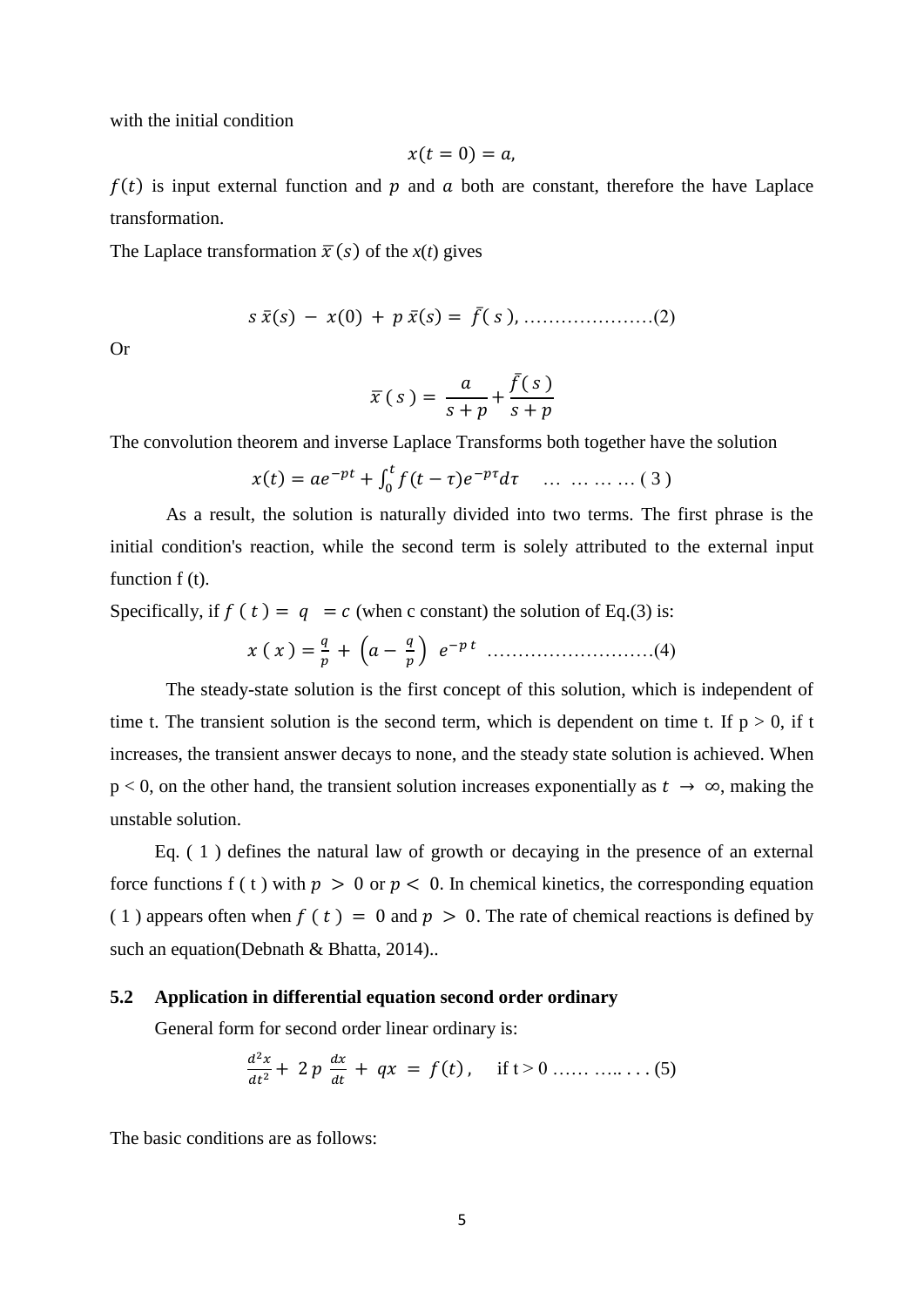$$
x(t) = a, \frac{dx}{dt} = x(t) = b
$$
 at  $t = 0, \ldots, \ldots, \ldots, (6)$ 

where  $p$ ,  $q$ ,  $a$  and  $b$  are constants.

The Laplace transform to the problem of this general initial value is:

$$
s^{2}\bar{x}(s) - s x(0) - \dot{x}(0) + 2p\{s\,\bar{x}(s) - x(0)\} + q\bar{x}(s) = \bar{f}(s).
$$

Can be use of equation ( 6 ) for get solution  $\bar{x}(s)$  as

$$
\bar{x}(s) = \frac{(s+p)a + (b+pa) + \bar{f}(s)}{(s+p)^2 + n^2}, n^2 = q - p^2 \dots \dots \dots \dots \dots (7)
$$

The inverse Laplace transformation gives the solution forms depending on  $q \geq \frac{1}{2}$ , in three distinct and they are

 ∫ When … … . . . ……..…….(8)

$$
\mathcal{L}^{\mathcal{L}}(\mathcal{L}^{\mathcal{L}}(\mathcal{L}^{\mathcal{L}}(\mathcal{L}^{\mathcal{L}}(\mathcal{L}^{\mathcal{L}}(\mathcal{L}^{\mathcal{L}}(\mathcal{L}^{\mathcal{L}}(\mathcal{L}^{\mathcal{L}}(\mathcal{L}^{\mathcal{L}}(\mathcal{L}^{\mathcal{L}}(\mathcal{L}^{\mathcal{L}}(\mathcal{L}^{\mathcal{L}}(\mathcal{L}^{\mathcal{L}}(\mathcal{L}^{\mathcal{L}}(\mathcal{L}^{\mathcal{L}}(\mathcal{L}^{\mathcal{L}}(\mathcal{L}^{\mathcal{L}}(\mathcal{L}^{\mathcal{L}}(\mathcal{L}^{\mathcal{L}}(\mathcal{L}^{\mathcal{L}}(\mathcal{L}^{\mathcal{L}}(\mathcal{L}^{\mathcal{L}}(\mathcal{L}^{\mathcal{L}}(\mathcal{L}^{\mathcal{L}}(\mathcal{L}^{\mathcal{L}}(\mathcal{L}^{\mathcal{L}}(\mathcal{L}^{\mathcal{L}}(\mathcal{L}^{\mathcal{L}}(\mathcal{L}^{\mathcal{L}}(\mathcal{L}^{\mathcal{L}}(\mathcal{L}^{\mathcal{L}}(\mathcal{L}^{\mathcal{L}}(\mathcal{L}^{\mathcal{L}}(\mathcal{L}^{\mathcal{L}}(\mathcal{L}^{\mathcal{L}}(\mathcal{L}^{\mathcal{L}}(\mathcal{L}^{\mathcal{L}}(\mathcal{L}^{\mathcal{L}}(\mathcal{L}^{\mathcal{L}}(\mathcal{L}^{\mathcal{L}}(\mathcal{L}^{\mathcal{L}}(\mathcal{L}^{\mathcal{L}}(\mathcal{L}^{\mathcal{L}}(\mathcal{L}^{\mathcal{L}}(\mathcal{L}^{\mathcal{L}}(\mathcal{L}^{\mathcal{L}}(\mathcal{L}^{\mathcal{L}}(\mathcal{L}^{\mathcal{L}}(\mathcal{L}^{\mathcal{L}}(\mathcal{L}^{\mathcal{L}}(\mathcal{L}^{\mathcal{L}}(\mathcal{L}^{\mathcal{L}}(\mathcal{L}^{\mathcal{L}}(\mathcal{L}^{\mathcal{L}}(\mathcal{L}^{\mathcal{L}}(\mathcal{L}^{\mathcal{L}}(\mathcal{L}^{\mathcal{L}}(\mathcal{L}^{\mathcal{L}}(\mathcal{L}
$$

$$
x(t) = a e^{-pt} + (b + pa) t e^{-pt}
$$
  
+  $\int_0^t f(t - \tau) \tau e^{-p\tau} d\tau$ , when  $n^2 = q - p^2 = 0$  ....... (9)

$$
x(t) = ae^{-pt} \cosh mt + \frac{1}{m}(b + pa) e^{-pt} \sinh mt
$$
  
+  $\frac{1}{m} \int_0^t f(t - \tau) e^{-pt} \sinh mt \, d\tau$ , when  $m^2 = p^2 - q > 0$  .... (10)

(Debnath & Bhatta, 2014)

#### **5.3 Application in medical of carbon nanotubes flow**

Hypothesis: In nano medication, endeavors of utilizing the Carbon Nano Tubes (CNT) as medication bearers are attempted particularly in the treatment of malignancy. This Carbon Nano Tubes (CNT) is infused into the blood which arrives at tumor site with the activity of waves spread by the dividers of supply route with outside power, for example, attractive field or laser bar. The outcomes pronounced that the temperature profiles are delicate with respect to the worth appointed to the convective parameter.

Issue took a shot at: A viable logical strategy to reason careful numerical model depicting the impact of a convective warmth condition on the stream and the warmth move of carbon nanotube suspended nano liquids within the sight of pull/infusion. How Laplace Transformation is utilized: By applying Laplace Transform, the warmth move condition has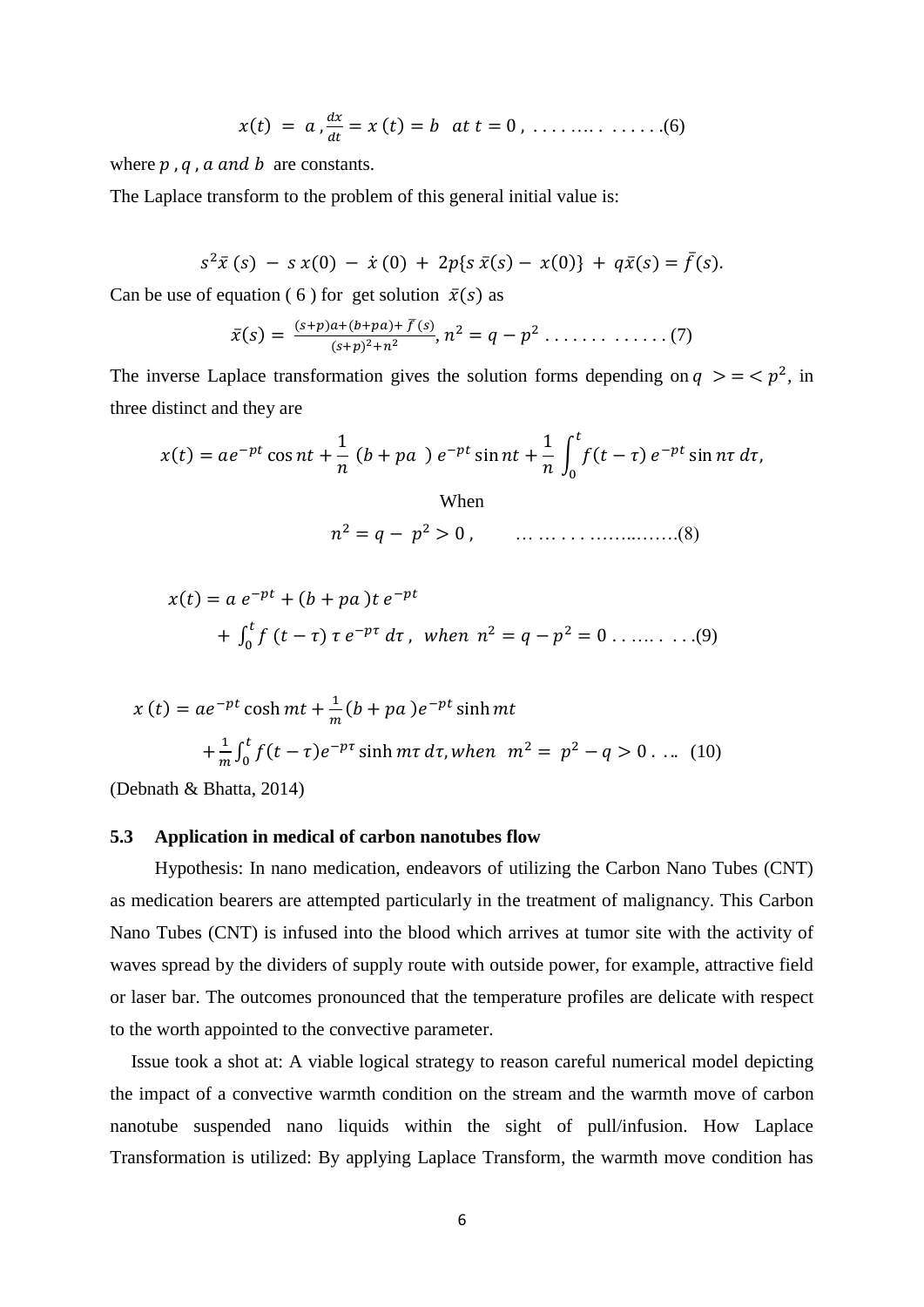been explained and the arrangement has been communicated as far as the summed up deficient gamma work.

Method: The stream and warmth move of CNTs are generally depicted by arrangement of nonlinear differential conditions. The present arrangements decrease to those in writing without the pull/infusion and the connective parameters are likewise demonstrated. SWCNT nanofluids are of lower temperature than MWCNT nanofluids yet it is opposite if there should arise an occurrence of nonattendance of the two slip parameters (Saleh, Alali, Ebaid, & sciences, 2017).

# **5.4 Laplace Transform in the harmonic oscillation of a beam which is support at two ends**

If we have the beam with length  $l$  and with the uniform cross sections which parallel to plan of zy, so the deflection of the  $w(x,t)$  usually is determined downward, if beam facing to the x axis. The following is the fundamental equation that describes this phenomenon:

$$
\frac{Eld^4w}{dx^4} - m\,w\omega^2 = 0 \qquad \ldots \qquad (11)
$$

when I is the cross section's moment of inertia with respect to the y axis, the Young's modulus of elasticity is E, mass per unit length is m, and is angular frequency is  $\omega$ .

So, equation (11) we can rewriting by set  $\alpha^4 = \frac{m}{n}$  $\frac{w\omega}{EI}$ , get,

$$
\frac{d^4\,\omega}{dx^4}-\alpha^4\omega=0\ldots\ldots\ldots\ldots\ldots\ldots\ldots\ldots\ldots(12)
$$

Apply the Laplace transform to equation (12),

Í

$$
s4 f (s) - s3F (+0) - s2 F' (+0) - s F'' (+0) - s F''' (+0) - \alpha4 f (s) = 0.
$$

These problems need to know the boundary conditions therefore the boundary is:

$$
F(+0) = 0 ;; \ F'(+l) = 0 ;; \ F''(+0) = 0 ;; \ F'''(+l) = 0 ;
$$

We get,

$$
f(s) = s2F'(+0) + F'''(+0) / s4 - \alpha4 \dots \dots \dots (13)
$$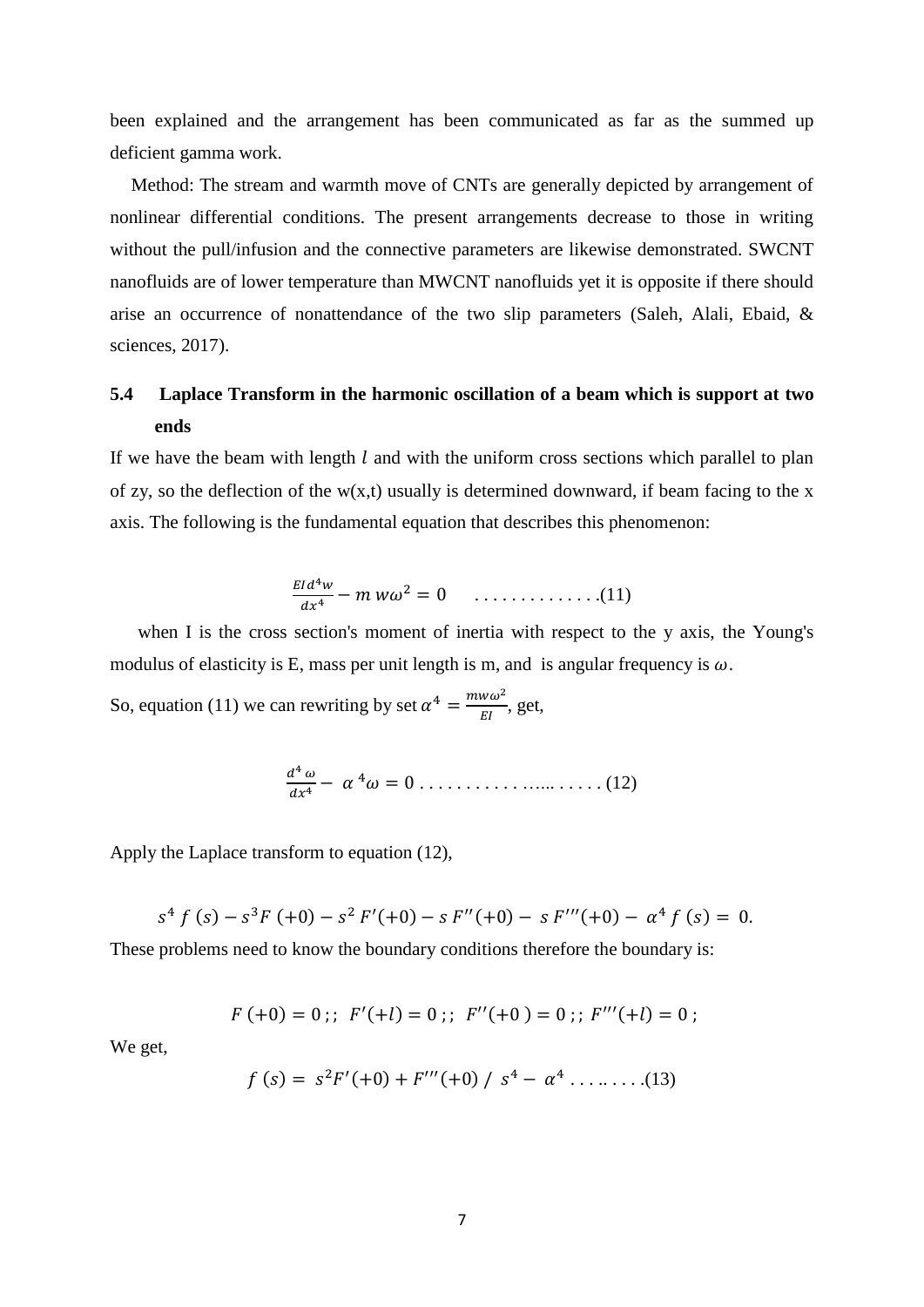After that the inverse Laplace transform is given,

$$
\omega = \frac{F'(+0)}{2\alpha} \sinh \alpha \, x + \sin \alpha \, x + \frac{F'''(+0)}{2\alpha^3} \sinh \alpha x - \sin \alpha \, x \dots \dots \dots (14)
$$

We get,

 $\omega = A_1 \sinh \alpha x + A_2 \sin \alpha x$ .

When

$$
x = l, A_2 \sin l\alpha + A_1 \sinh l\alpha = 0; A_1 \sinh l\alpha - A_2 \sin l\alpha = 0;
$$

If  $A_1 = A_2 = 0$  are satisfied *i. e* sinh  $a = \sin l\alpha = 0$ . This will give,  $l\alpha = \pi n$ , for integral values of n. Hence,  $A_1 = 0$  and  $A_2$  is unknown and the result is:

$$
w_n = A_n \sin(\frac{\pi nx}{l}), \qquad \qquad \ldots \ldots \ldots \ldots \ldots \ldots \ldots \ldots (15)
$$

Therefore the frequencies are

$$
\omega_n = \frac{n^2 \pi^2}{l^2} \sqrt{\frac{EI}{m}} \qquad \qquad \ldots \ldots \ldots \ldots \ldots \ldots (16)
$$

In equation (16), if  $n = 1$ , it equal to fundamental vibration and if  $n = 2$  the first harmonic oscillation and so on (Adhikari, 2015).

## **5.5 Application in Power Systems Load Frequency control**

Generation, transmission, and delivery networks make up power systems. A generation system consists of a turbo generator set in which the electrical generator is driven by a turbine, and the generator serves the loads through transmission and distribution lines. It is necessary to keep the device voltage and frequency under those limits, such as those set by the manufacturer. The frequency should be 50 to 60 Hz, and the voltage magnitude should be 0.950-1.050 per band Load Frequency Control (LFC) and Automatic Voltage Regulator (AVR) equipment is mounted for each generator in an integrated power system.

The controllers are programmed for a certain working state and track minor variations in load demand to keep the frequency and voltage within predetermined limits. Modification in real power is influenced by rotor angle, and hence system frequency and reactive power are influenced by voltage magnitude, or generator excitation. The modeling of the engine, load, prime mover (turbine), and governer is the first step in designing the control system (Saadat, 1999) .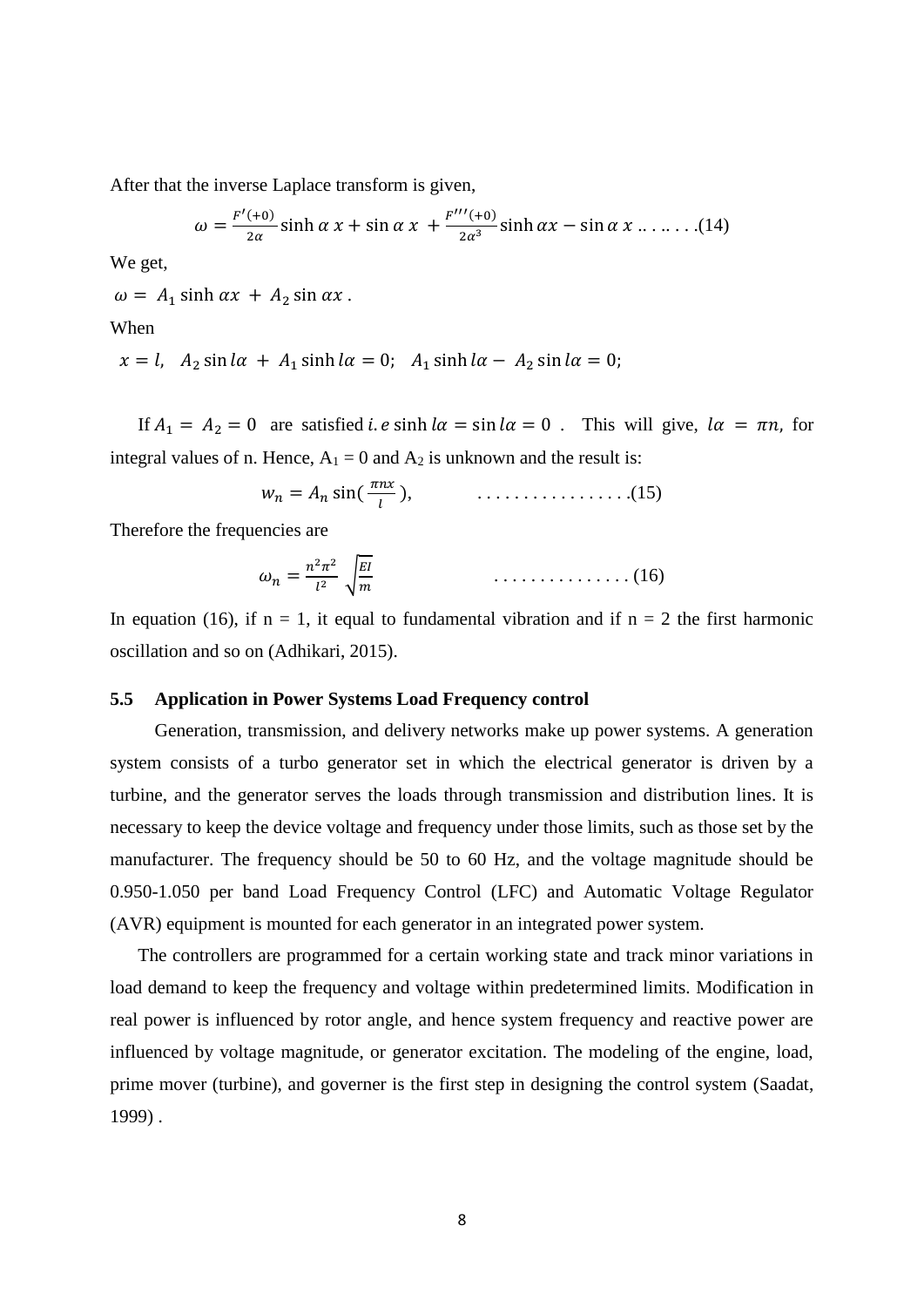## **5.6 Application in theory of Electric Circuit**

RL, RC, and RLC circuits in series or parallel, can be used the Laplace transformation to solve the switch transient phenomenon. The following is a clear explanation of how to demonstrate this program.

Consider the following series RLC circuit, as seen in Figure 1, to which a DC voltage  $V_0$ is added abruptly. Can be apply Kirchhoff's Voltage Law (KVL) to the circuit is the next step, we have,

$$
Ri + Ldi/dt + 1/C Ridt = Vo \ldots \ldots \ldots \ldots \ldots (15)
$$

Differentiating both sides,

 $Ld2i/di2 + 1/Ci + Rdi/dt = 0$ ;

Or we can write as a following:

. . . .. . . . . . . . . . .(16)

Applying Laplace transformation to this equation (16), let's pretend the resolution to this formula is i(t) Kest when K is constant also s is a constant too, which may be only a real, or imaginary some time may be a complex. Now, from eq. (16),

 $LKs2est + RKest + 1/CKest = 0$ 

By simplification we get,

 $s2 + (R/L)s + 1/LC = 0$ 

After taken a root for this equation we get:

$$
s1, s2 = R/2L \pm (R2/4L2) - (1/LC)^{1/2} \dots \dots \dots \dots (17)
$$

The differential equation's general solution is equal to,

. . . . . . . . . . . ….. . . ..(18)

Where the value of (K1, K2) are calculated from basic condition:

Now, if we defined the Natural Frequency,  $\omega n$  = which is also known as un damped natural frequency or resonance frequency.

Now if we define the  $n\omega = 1/\sqrt{LC}$  = Natural Frequency as known to damping natural frequency or resonance frequency and  $\alpha = R/2L$  = Damping Coefficient.

Root of the equation is:

s2, s1 =  $-\alpha \pm (\alpha 2 - \omega 2)^1$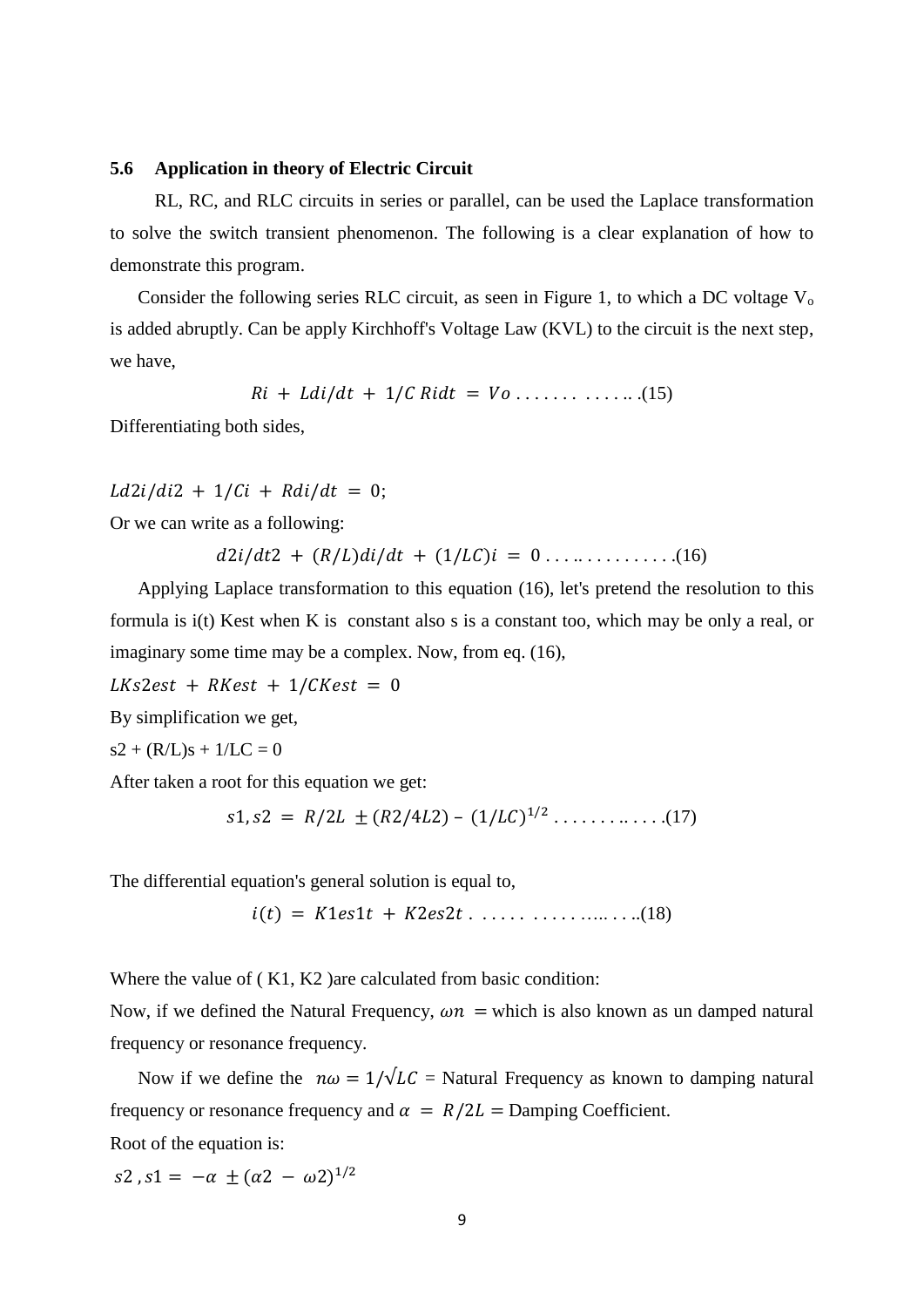The end form of the answer is determined

( ) … . . . . . . . . . . . . . . . . .(19a)

And

. . . . . . . ………… . . (19b)



We can classification of cases in to three initial conditions of the circuit by the following: case of under damping if  $\alpha < \omega n$ , critically damping case if  $\alpha = \omega n$  and over damping case if  $\alpha > \omega n$  (Sh. Sharma, 2014).

## **5.7 Oscillation of power systems and electrochemical disruption propagation**

D. Wang and X. Wang analyze electromechanical disruption propagate and oscillate analysis focused on a uniform multi segment shift power grid (Delin wang, 2012). The reflected and transmit formulae of electrochemical disruption are interpreted in the same way as they are for electrochemical wave propagation in a continuum model. From the standpoint of electro mechanic disruption propagates power oscillation and frequency is also derived. The electromechanical disruption propagates through the chain control structures, according to the analytical expressions of Bessel functions. Electro mechanic disruption propagation causes electromechanical control oscillations in a power field, and the oscillate frequency modes may be determined using grid structures and parameters. The power increment and angles of the machine rotors at both bases are calculated using the Laplace Transform under a unit phase function disturbance.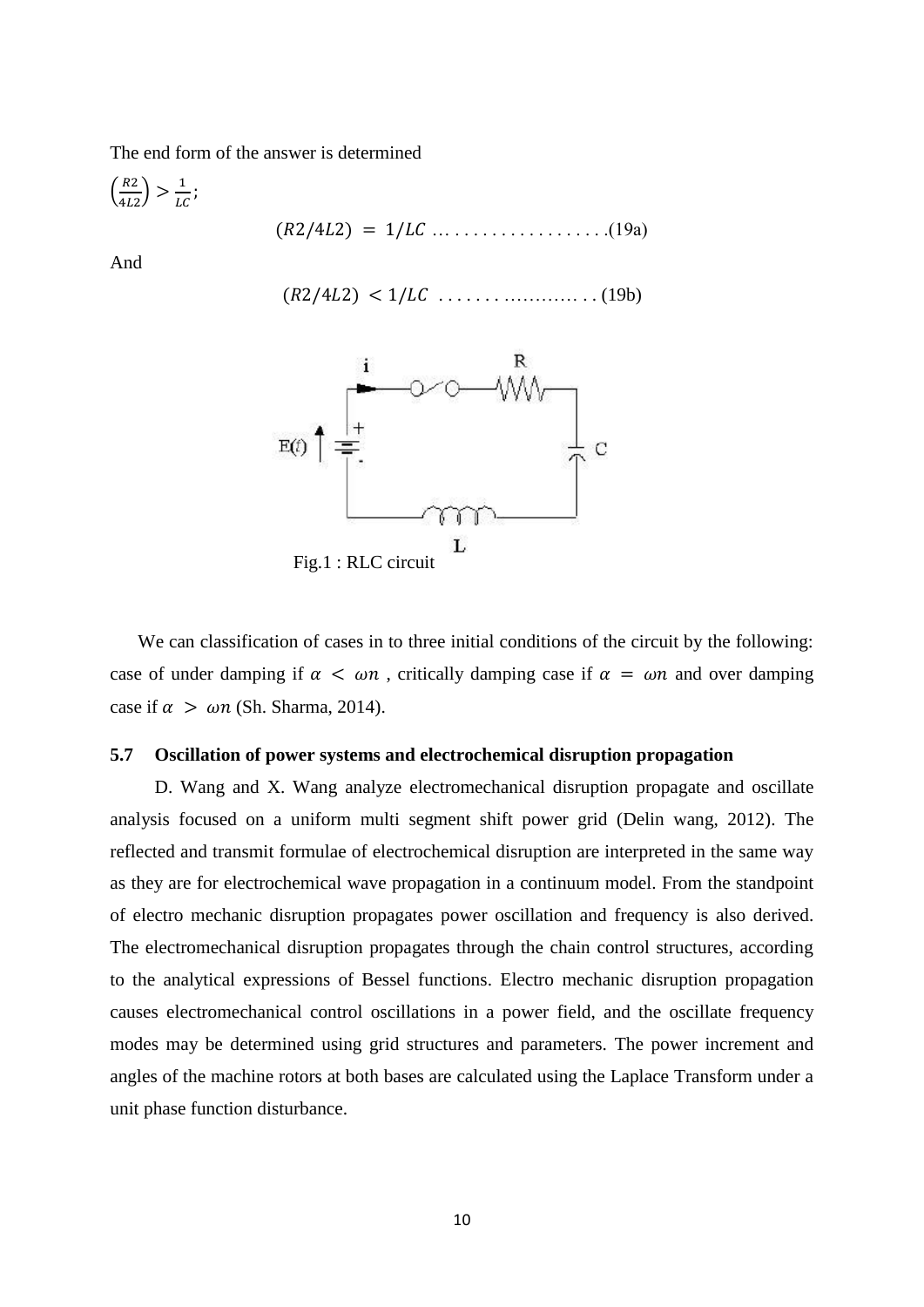# **5.8 Application in a new unilateral nuclear magnetic resonance sensor to determine the age of silicone rubber insulators**

*Ji Weng et al*. proposed a new unilateral nuclear magnetic resonance (NMR) approach for measuring insulator deterioration due to aging. The NMR transverse relaxation time decreases with age and the more severe the ageing, the greater the decline. For sufficiently broad depth, the values of all SRIs with varying service time appear to be approximately the same is. To achieve respective activity measurements, a sensor static field and a phase motor device are used. The ageing of a synthetic rubber insulator puts the power grid's safety in jeopardy. As a result, accurate estimate of the insulator aging status is needed for taking precautions against insulation loss, which can be found using the proposed process(Ji, Wang, Wu, Cui, & He, 2016).

# **5.9 Application in nuclear physics**

Consider the following linear differential equation, which is first-order:

$$
\frac{dN}{dt} = -\lambda N \qquad \qquad \ldots \ldots \ldots \ldots \ldots \ldots (20)
$$

The basic relationship defining radioactive decay is this equation,

 $N = N(t)$ 

.

Where the un decayed atom remaining in a sample of a radioactive isotope is denoted by N, the decay constant represent by  $\lambda$  and the time t (in seconds)

Now, to solve this equation we can apply the Laplace transformation. Rearranging the equation to one side,

$$
\frac{dN}{dt} + \lambda N = 0 \qquad \qquad \ldots \ldots \ldots \ldots \ldots \ldots \ldots (21)
$$

Then , we apply the Laplace transform for both sides:

̆ ̆ . . . . . . .. . . . (22)

If,  $\breve{N}(s) = L{N(t)}$  and  $N_0 = L{N(t)}$ Solving is,  $\breve{N}(s) = \frac{N}{s}$ s

Finally, to find the general solution for this equation we most applied the inverse Laplace transformation:

$$
N(t) = L^{-1}\{N(s)\} = L^{-1}\{\frac{N\delta}{s+\lambda}\}\dots \dots \dots \dots \tag{23}
$$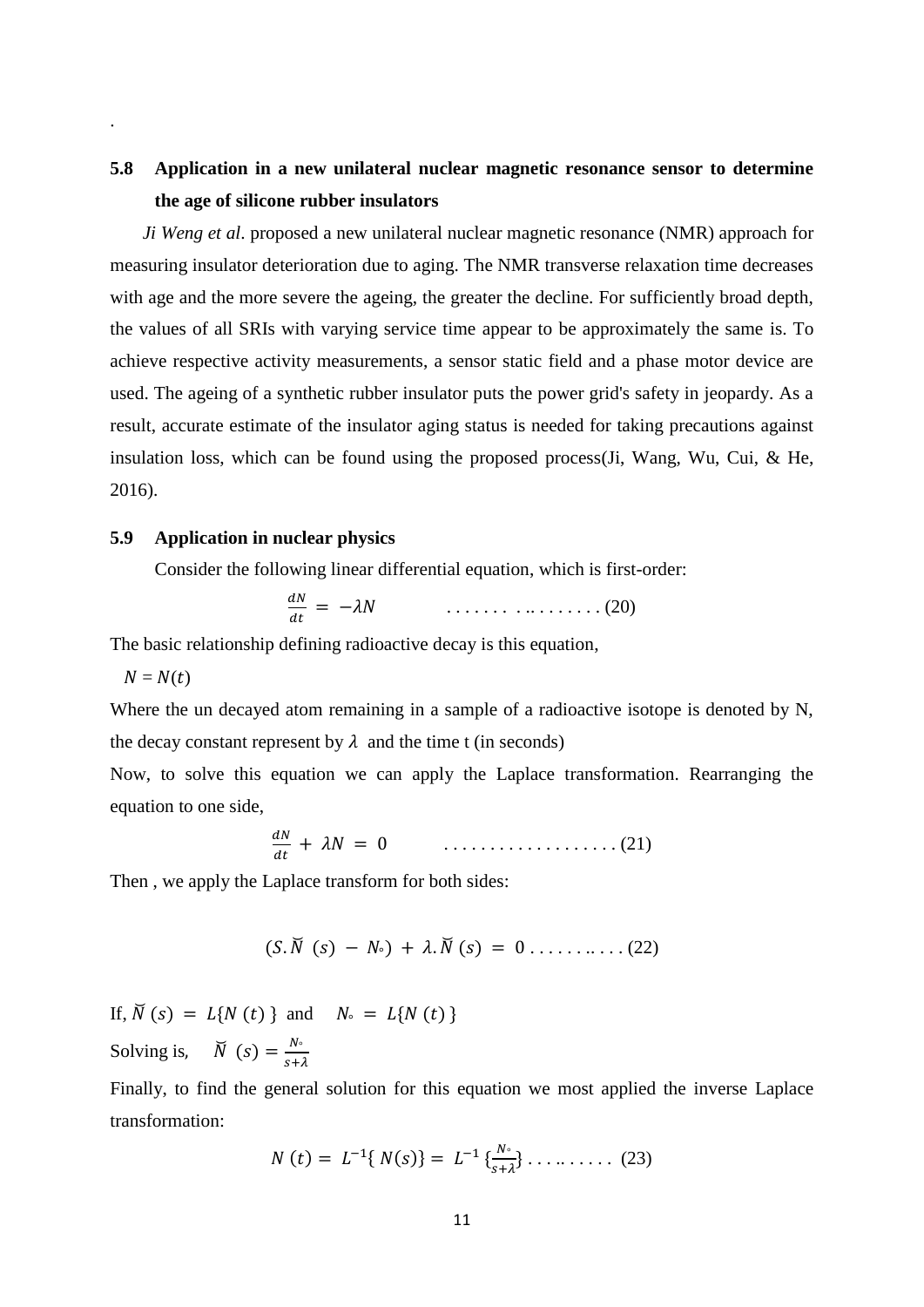. . . . . . . . . . . . . . . . . . . . (24)

which is indeed the correct form for radioactive decay (Rahul M. Jetwani, 2017).

## **5.10 Application in harmonic oscillator without resisting medium:**

In the presence of an external applied force G  $g(t)$ , the differential in a harmonic oscillator could be written as follows (Debnath & Bhatta, 2014)*:*

 . . . . . . . . ……. . . . . . (25)

In which h denotes displacement, w denotes frequency, and F denotes constant. There would be if we give the equation initial conditions.

̇ at . . . . . . . . . . …… . . . (26)

The constants a and U are used in this equation. We get the following results by applying the Laplace transform and initial conditions to equation (2):

$$
(s2 + w2)\overline{h}(s) = sa + U + G\overline{g}(s)
$$

The above is transformed using the convolution theorem.

$$
h(t) = a\cos(wt) + \frac{U}{w}\sin(wt) + \frac{G}{w}\int_0^t g(t-\tau)\sin(w\tau) d\tau
$$
  

$$
h(t) = A\cos(wt - \varphi) + \frac{G}{w}\int_0^t g(t-\tau)\sin(w\tau) d\tau \quad \dots \dots \dots (27)
$$

where  $A = (a^2 + \frac{v^2}{m^2})$  $\frac{U^2}{w^2}$ )<sup>1/2</sup> and  $\varphi = \tan^{-1}(\frac{U}{w}$  $\frac{0}{wa}$ 

There are two terms in equation (27) This term is also known as natural frequency because it relates to the first term, since  $\varphi$  is phase, A is amplitude, and w is angular frequency. The forced oscillation, which is caused by an outward force is represented by the second expression. In order to analyze the resolution of equation (27) we must first understand the following examples:

## **5.10.1 Function of zero forcing:**

The second term of the formula (27) will be omitted in this situation, and the equation will be reduced to:

$$
h(t) = A \cos(wt - \varphi) \qquad \qquad \ldots \ldots \ldots \ldots \qquad (28)
$$

Equation (28), with angular frequency w, phase  $\varphi$ , and amplitude A, is known as a harmonic oscillator.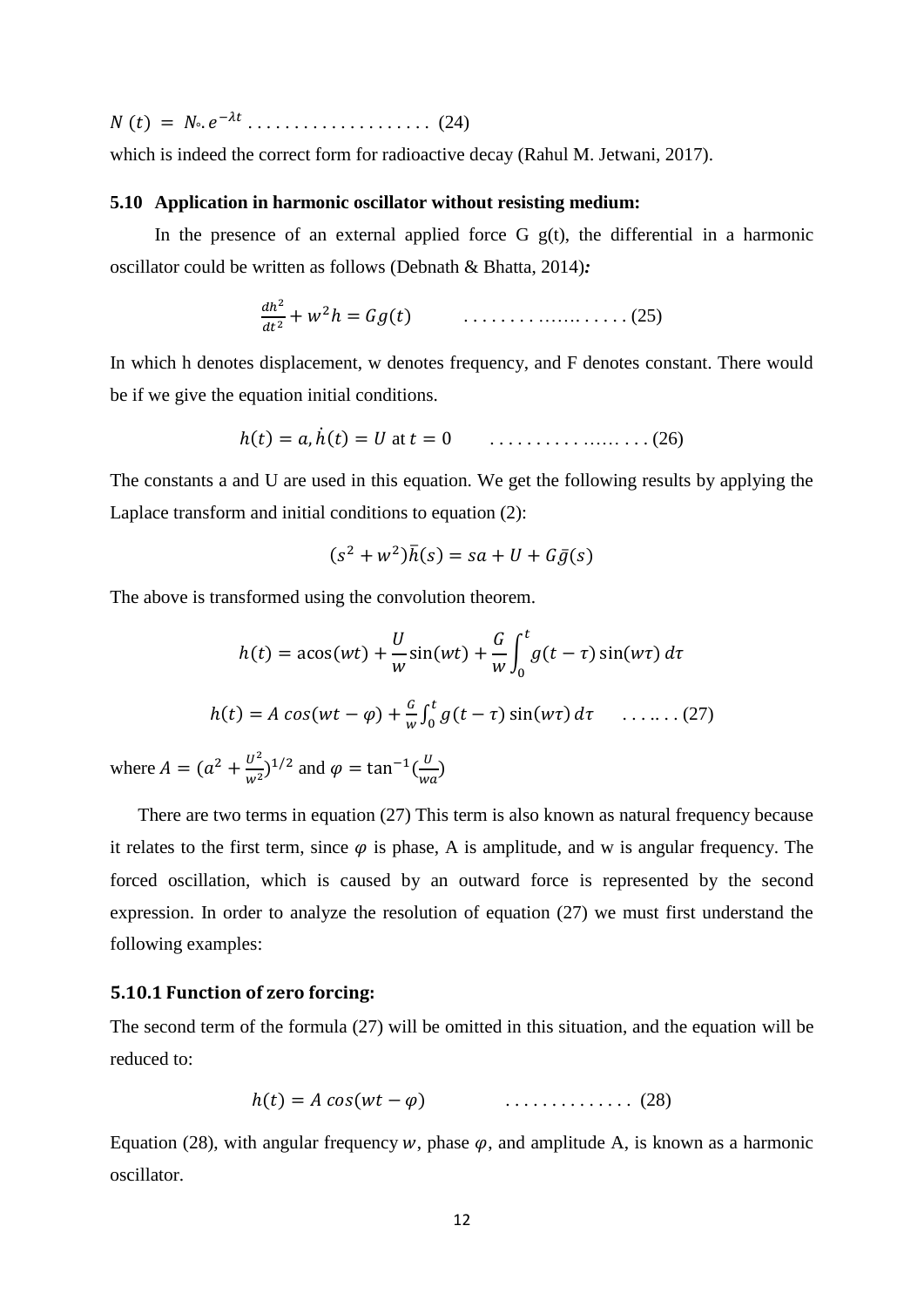#### **5.10.2 Function of steady forcing:**

In this case is, equation (27) becomes if  $g(t) = 1$ ,

$$
h - \frac{G}{\omega^2} = A \cos(wt - \varphi) - \frac{G}{\omega^2} \cos(wt) \qquad \qquad \ldots \ldots \ldots \ldots \ldots (29)
$$

When the particle is at rest, exclude it from the equation such that  $U=0$ :

 . . . . . . . . . …….. . . . . (30)

Equation (30) is a free oscillation of normal frequency  $w$ , which is displaced from of the origins and transferred from  $\frac{G}{\omega^2}$ .

# **5.10.3 Function of periodic forcing:**

when A

This case, if  $g(t)\cos(w_0 t)$ , equation (27) becomes:

$$
h(t) = A\cos(wt - \varphi) + \frac{G}{w_o^2 - w^2} \cos(w_o t) \qquad \qquad \dots \dots \dots \dots (31)
$$

When 
$$
A = \sqrt{\left(a + \frac{G}{w_0^2 - w^2}\right)^2 + \frac{U^2}{w^2}}
$$
 and  $\tan(\varphi) = \frac{U}{w(a + \frac{G}{w_0^2 - w^2})}$ 

Equation (30) includes free oscillation with a duration of  $(\frac{2}{3})$  $\frac{2\pi}{w}$ ) and induced oscillation with a period of  $(\frac{2}{\epsilon})$  $\frac{2\pi}{w_0}$ . The external force and the forced oscillation are assumed to be equal if  $w_0 < w$  is similar. However, if  $w_0 > w$ , the forced oscillation concept experiences a  $2\pi$  phase transition. This implies where force oscillation and external forced are out of movement phase or in motion phase, depending on how we describe it. However, if  $w_0 = w$ , the following equation (30) can be written:

$$
h(t) = A\cos(wt - \varphi) + \frac{ct}{2w}\sin(wt) \qquad \qquad \dots \dots \dots \dots \dots \tag{9}
$$

$$
= \sqrt{a^2 + \frac{U^2}{w^2}} \text{ and } \tan(\varphi) = \frac{U}{aw}
$$

The amplitude of the forced oscillation increases with time t, as seen above. This can be demonstrated by this, this implies that the pressuring frequency is equivalent to the normal frequency, which in this situation means that the oscillation is physically unwelcome and undesirable. Resonant frequency is the name given to these phenomena. Furthermore, for a long time, this resonant frequency would be mathematically invalid and physically impossible.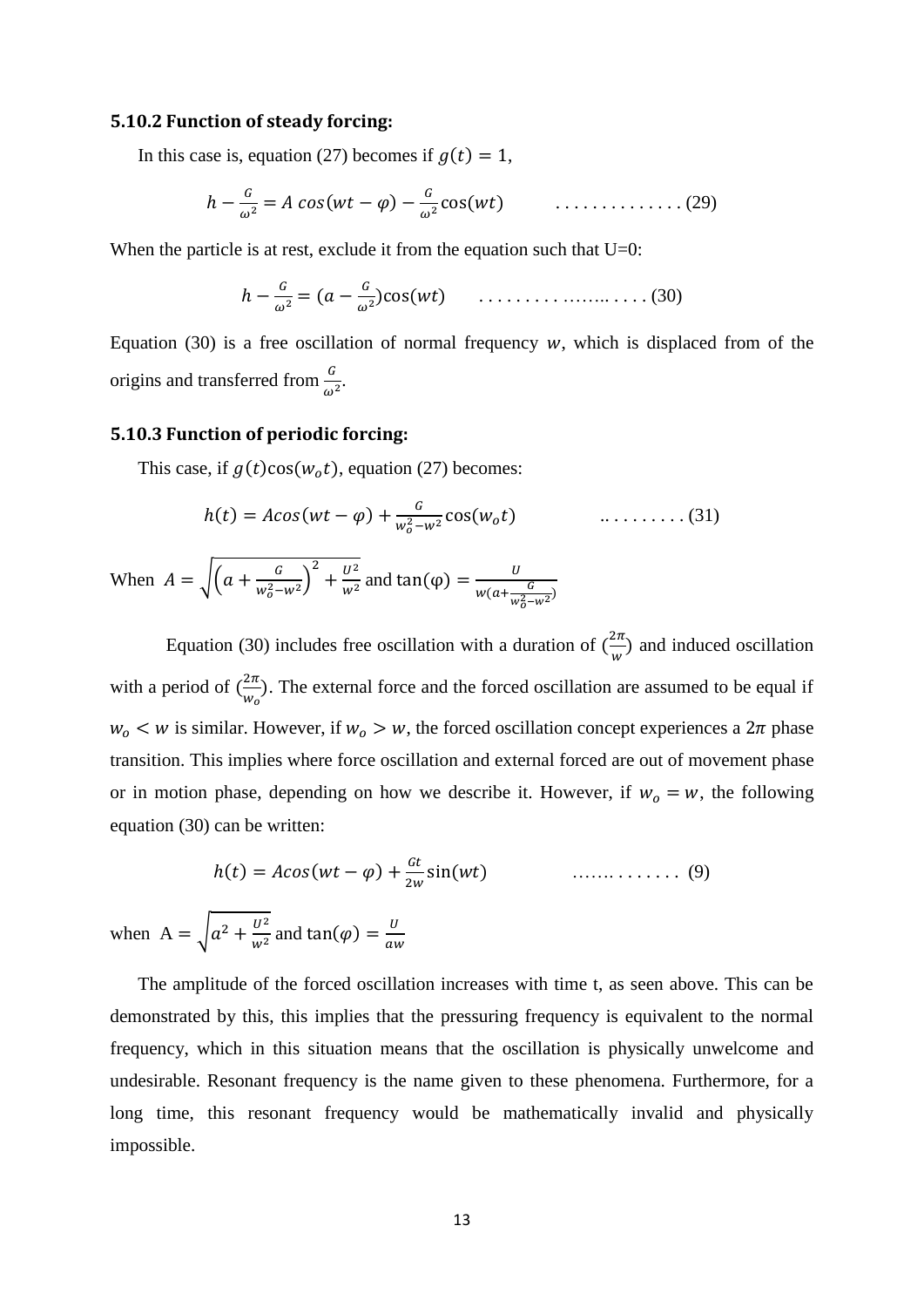# **6. CONCLUSION**

This review shows how to apply the Laplace transform in a variety of situations to solve a wide variety of issues. The purpose of this review paper is to present a clear overview of the Laplace transform in different fields. An examination of the transformation's implementations demonstrates how methods can be used to solve a variety of problems.

Researchers have used a variety of approaches to change the domains, when the domains are functions of frequency, time, or complicated angular frequency. A procedure known as the Laplace transform is one of many techniques used in mathematics. The Laplace transform could be used to transform of outputs and inputs functions that are functions of frequency or time into the time domain. The Laplace transform is a mathematic formula that is use to convert a vector (x, or, y, or z, or t) into a parameters (s) in the time domain.